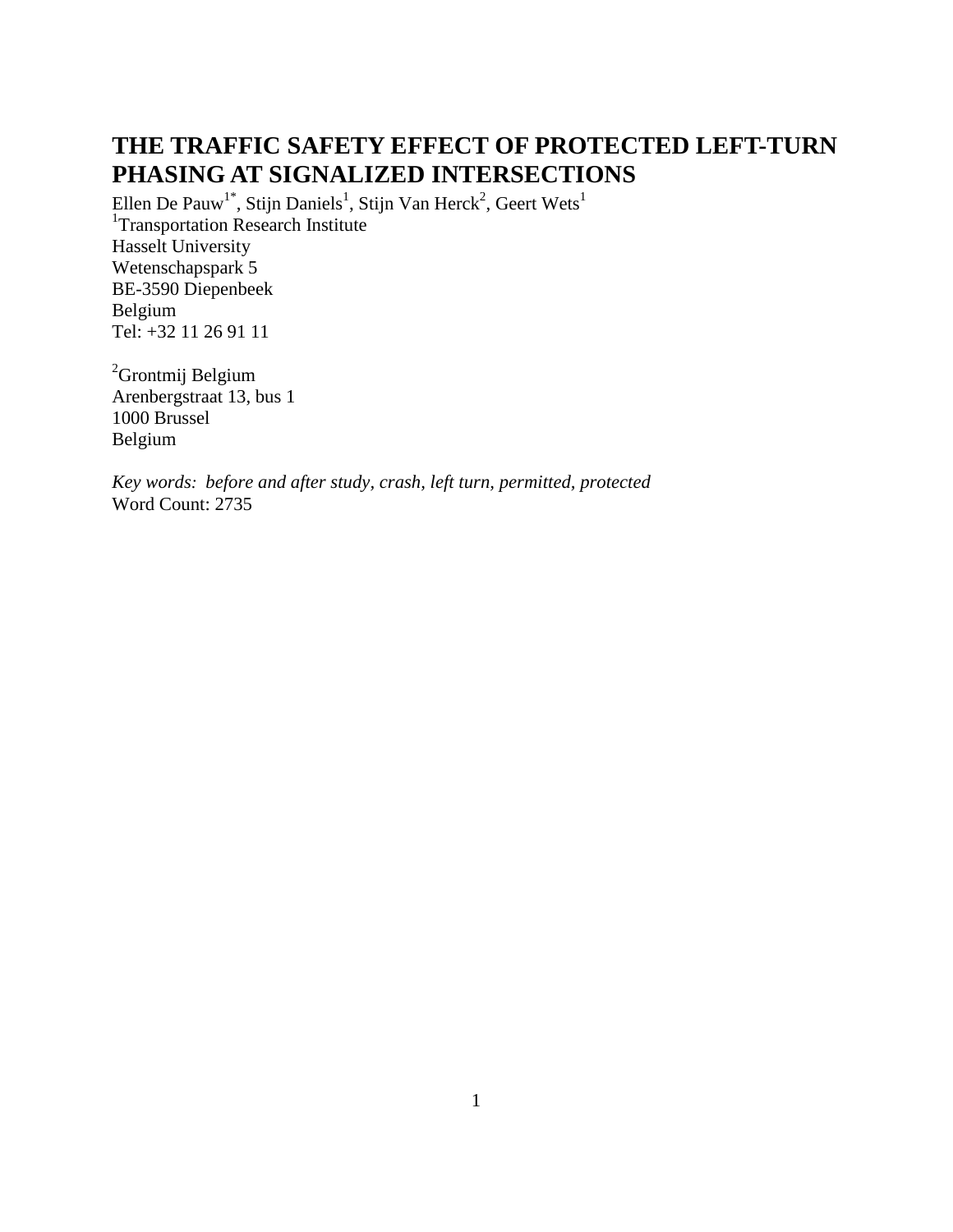# **ABSTRACT**

**Background** Left-turn crashes occur frequently and often lead to severe injuries. This problem can be addressed through the implementation of a protected left-turn signal. This gives vehicles turning left the right to enter the intersection free from conflict with opposing drivers and pedestrians. The present study analyzes the effect of this measure on the crash occurrence.

**Methods** The study includes 103 signalized intersections in Flanders-Belgium, at which a protected/permitted or a protected only left-turn signal control was implemented. The traffic safety effect is analyzed through a before and after comparison of the crashes, in which general trend effects and regression-to-the-mean are controlled.

**Results** The number of injury crashes decreased significantly with 37% (95% CI [0.57; 0.70]) during the after period, which was particularly attributable to a decrease in left-turn crashes (- 50%). The number of rear-end injury crashes did not change significantly after the implementation of a protected(/permitted) left-turn signal. A larger effect was identified for more severe crashes (involving serious injuries and fatalities), compared with crashes with lighter injuries. Furthermore it was examined what effect the left-turn phasing had on the number of injured car occupants, cyclists, moped riders and motor cyclists and favourable effects were found for each of these groups.

**Conclusions** The implementation of protected/permitted and protected only left-turn signals at signalized intersections is an effective measure in the context of traffic safety.

# **INTRODUCTION**

Intersections are dangerous spots in the roadway network. Although the installation of traffic signals can help to separate the traffic flows, still 21% of the fatalities at intersections occurred at signalized crossroads in Flanders in 2011[1]. Left-turn crashes, which are defined as crashes between left turning vehicles with opposing through traffic, occur frequently at these intersections. These crash types are prone to be severe, possibly due to the relatively high conflicting speeds of involved vehicles and the angle of impact[2]. The safety problems encountered by left turning are often addressed through some sort of left-turn protection. This protection eliminates conflicts, as left turning vehicles do not need to yield to opposing through traffic. Generally two types of left-turn phases can be distinguished: protected only and protected/permitted signal phasing. The advantages of protected/permitted left-turn control is the increased left-turn capacity and the reduced delay[3, 4]. However, there are still conflicts between left turns and opposing through traffic during the permitted phase.

A number of studies analyzed the traffic safety effects of the implementation of left-turn phasing at signalized intersections. Hauer[5] applied a literature review of 14 studies from several countries. He found a decrease of 70% in the number of left-turn crashes for the conversion of signals from permitted and protected/permitted phased to protective phased. No effect was identified for the other crashes. The conversion from permitted to protected/permitted did not show any effect, not on left-turn crashes, nor on other crashes.

Lyon et al.[6] analyzed the impact of flashing advance-green and left-turn green-arrow on injury and fatal left-turn crashes (crashes involving at least one left turning vehicle) and left-turn side impact crashes (crashes involving one vehicle turning left and one going straight through from the opposing approach). They studied 35 intersections in the city of Toronto: 15 intersections with flashing green and 20 with green-arrow. The priority worked at one or more approaches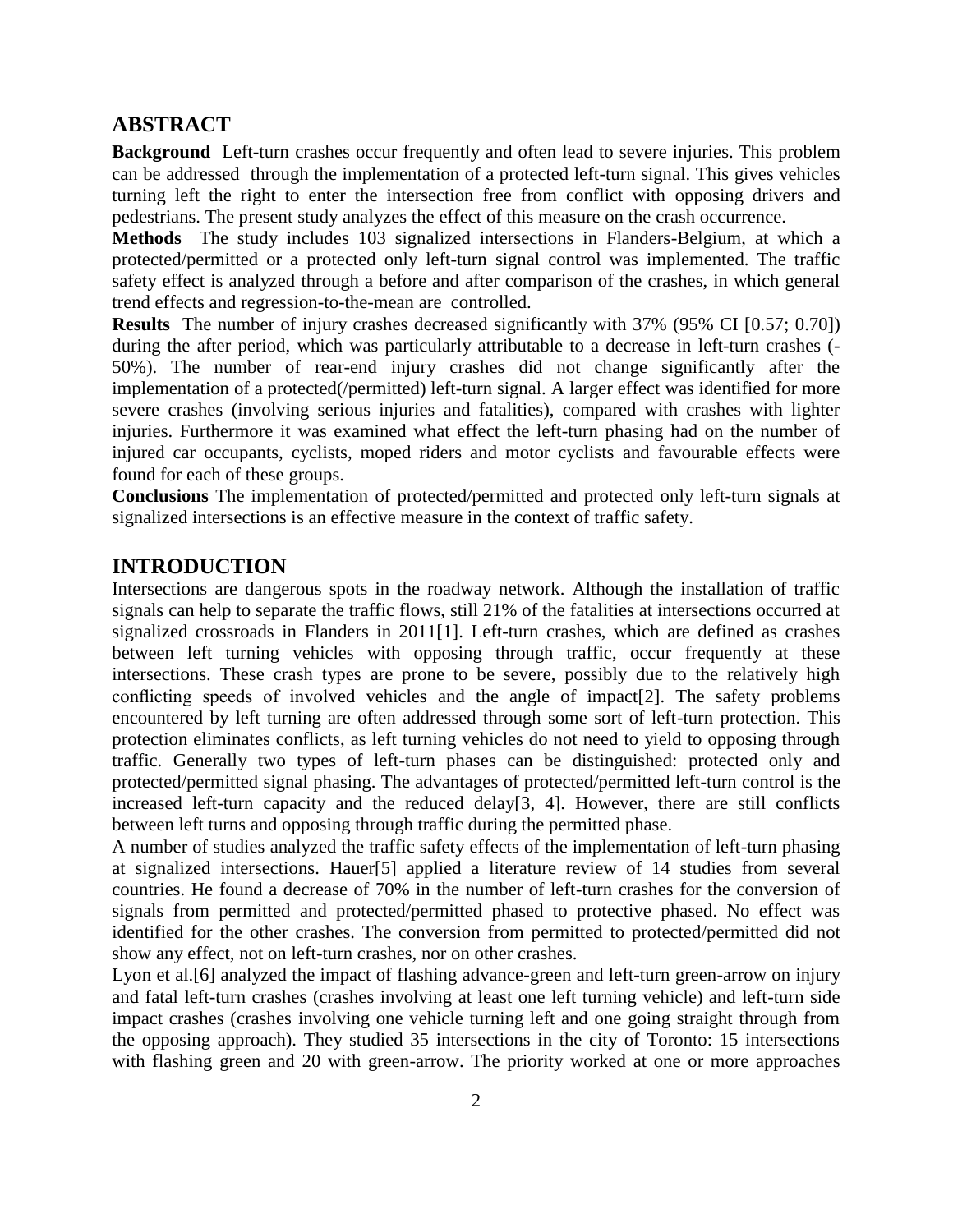during certain periods of the day. In total the number of left-turn crashes decreased with 16%, the number of left-turn side impacts decreased with 19%. Srinivasan et al.[7] analyzed three sites at which the permitted left-turn phase was replaced by a protected/permitted phase. The study showed very little changes in the crashes involving at least one left turning vehicle or in the total crashes. The authors however stated that the results cannot be taken as definitive, because of the small sample size. Furthermore eight sites were analyzed at which a permitted phase was replaced by a protected phase. The number of left-turn crashes decreased significantly with 97.9%, the total number of crashes decreased non-significantly with 2.5%. Since a decrease was found in the left-turn crashes, but no effect was found in the total number of crashes, the authors stated that there must have been an increase in non-left-turn crashes. They thought this was possibly attributable to an increase in rear-end crashes, but that further research was necessary to examine this in an in-depth manner. A more recent study of these authors[4] partially confirmed this presumption. They analyzed 59 intersections in Toronto and 12 intersections from North-Carolina that were converted from permitted left-turn phasing to protected/permitted left-turn phasing. They found a significant decrease of 14% in the number of crashes between left-turn vehicles and through vehicles from the opposing approach. Furthermore they found an increase of 7.5% in the number of rear-end crashes, which was not significant.

In the present study the traffic safety effect of the replacement of a permitted left-turn phase by (1) a protected/permitted left-turn phase and (2) a protected only left-turn phase was examined. Through a before- and after study the effect on injury crashes and on crashes with fatal and serious injuries was examined, and a distinction was made between left-turn crashes and rear-end crashes. Furthermore the effect on casualty-level was examined in order to analyze the effect on the different road user categories.

### **METHODS**

### **Study design**

The traffic safety effect is analyzed through a before and after study of the crash occurrence. This method compares the number of crashes before the implementation of the measure with the number of crashes after the implementation and is the most commonly used study design to evaluate the effectiveness of a traffic safety measure[8, 9]. It is however important to control for confounding variables that can affect the number of crashes and thus whose effects can be mixed up with the effects of the measure being evaluated[8]. Both the regression-to-the-mean (RTM) phenomenon and long term trend effects were controlled for in the present study. The RTM effect is controlled through the use of a lag period. This is the period after the years which were used to select the sites for treatment (on the basis of their crash record) and before the moment the treatment was implemented. The lag period can be used as an unbiased estimate of the true crash rate before the treatment is applied, and instead of comparing the crashes after with before, the crashes can be compared from after with the lag period[10]. General trend effects are controlled through the inclusion of a comparison group of locations which are comparable to the treated locations (see description below).

There is a chance that, especially for the severe crashes, the observed number of crashes at a treated location in the before or after period equals zero. Intuitively, the presence of a zero level of crashes is not very likely to be a correct long term average as it would be equal to a 'perfect' safety. In order to solve this problem and increase the precision of the estimates an empirical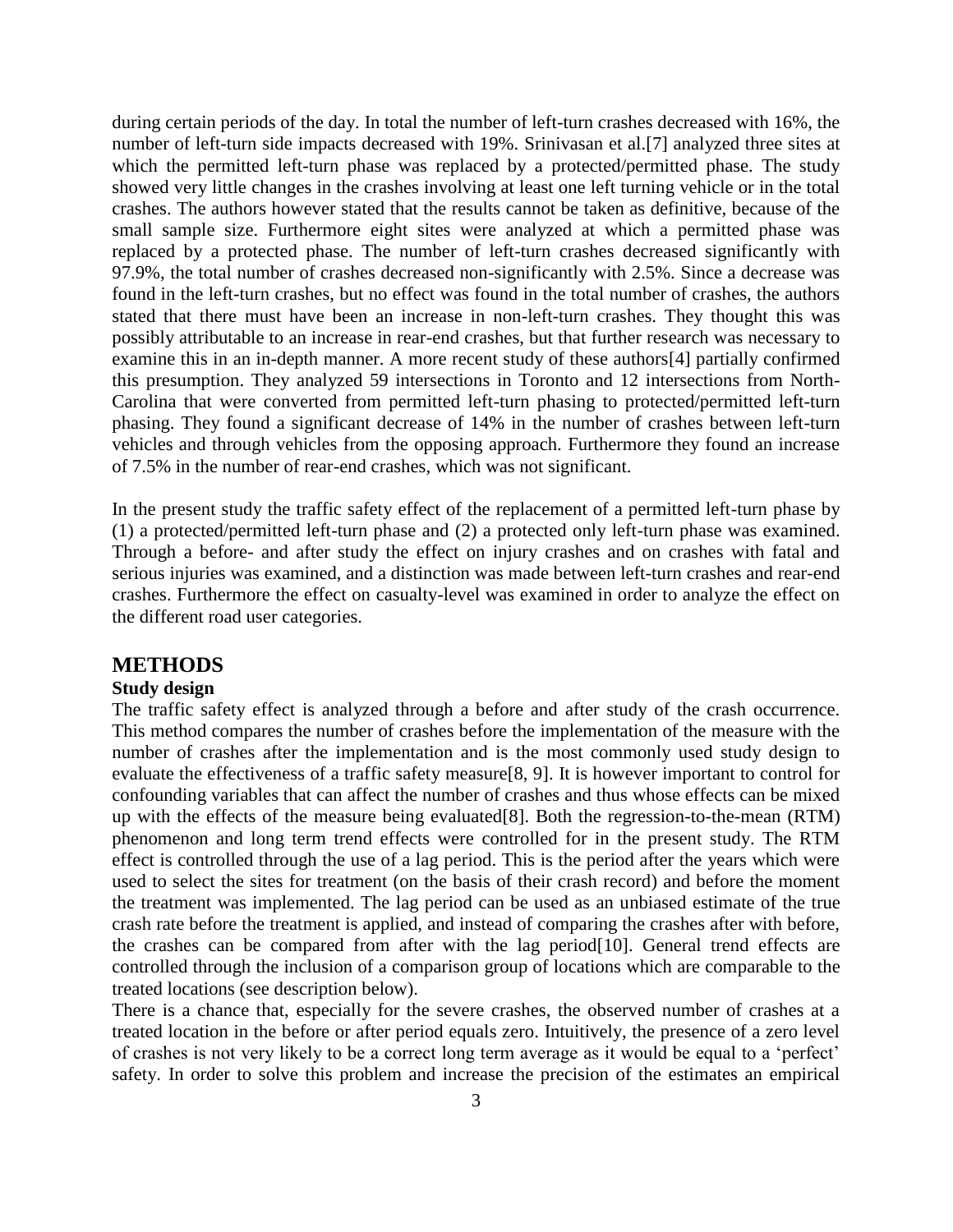Bayes estimation was executed for the crash frequencies in the before and after period. Both for the before and after period not the observed number of crashes is used, but per location a weighted average is calculated based on the joint use of the observed number of crashes at that location and the average number of crashes that occurred at all treated locations together. The formula for the before period can be described as next:

$$
L_{\text{estimated,before}} = w * \lambda_{\text{before}} + (1-w) * K_{1,\text{before}} \tag{1}
$$

Where:

L<sub>estimated, before</sub> = estimated number of crashes at the treated location L during the before period  $w=$  the weight (between 0 and 1) that is given to the average number of crashes at the treated locations

 $\lambda_{\text{before}}$  = average number of crashes that occurred at the treated locations during the before period 1-w= the weight that is given to the crashes at the treated location L

 $K_l$ , before = observed number of crashes that occurred at the treated location L during the before period

Where

$$
w = \frac{1}{1 + \lambda_{before} / k_{before}}
$$
 (2)

And k is the inverse value of the over dispersion parameter[11].

Over dispersion parameter before= V  $\frac{\lambda_{before}}{\lambda_{before}}$ λ (3)

Where  $Var(x)_{before}$  is the empirical variance of the crashes that occurred at the treated locations during the before period.

The same formulas are used for the after period. This method was also applied and described in a previous study[12].

The result is expressed in an index of effectiveness which indicates the proportion of crashes that remains after the measure has been taken. The percentage reduction in crashes is thus calculated as 100 × (1−"index of effectiveness"). Furthermore the chance effects were controlled through the use of a 95% confidence interval.

### **Treated and comparison sites**

The study included 103 signalized intersections with permitted left-turn signals at highways in Flanders, Belgium, from which 25 were replaced by protected/permitted left-turn phasing and 78 by protected only left-turn phasing.

The comparison group, which was used to control for general trend effects, included all crashes at signalized intersections in Flanders. The treated locations were excluded from this group. This group of comparison sites gives a good indication of the general crash trend at locations that are similar to the treated locations, but where no left-turn phasing was implemented during the research period.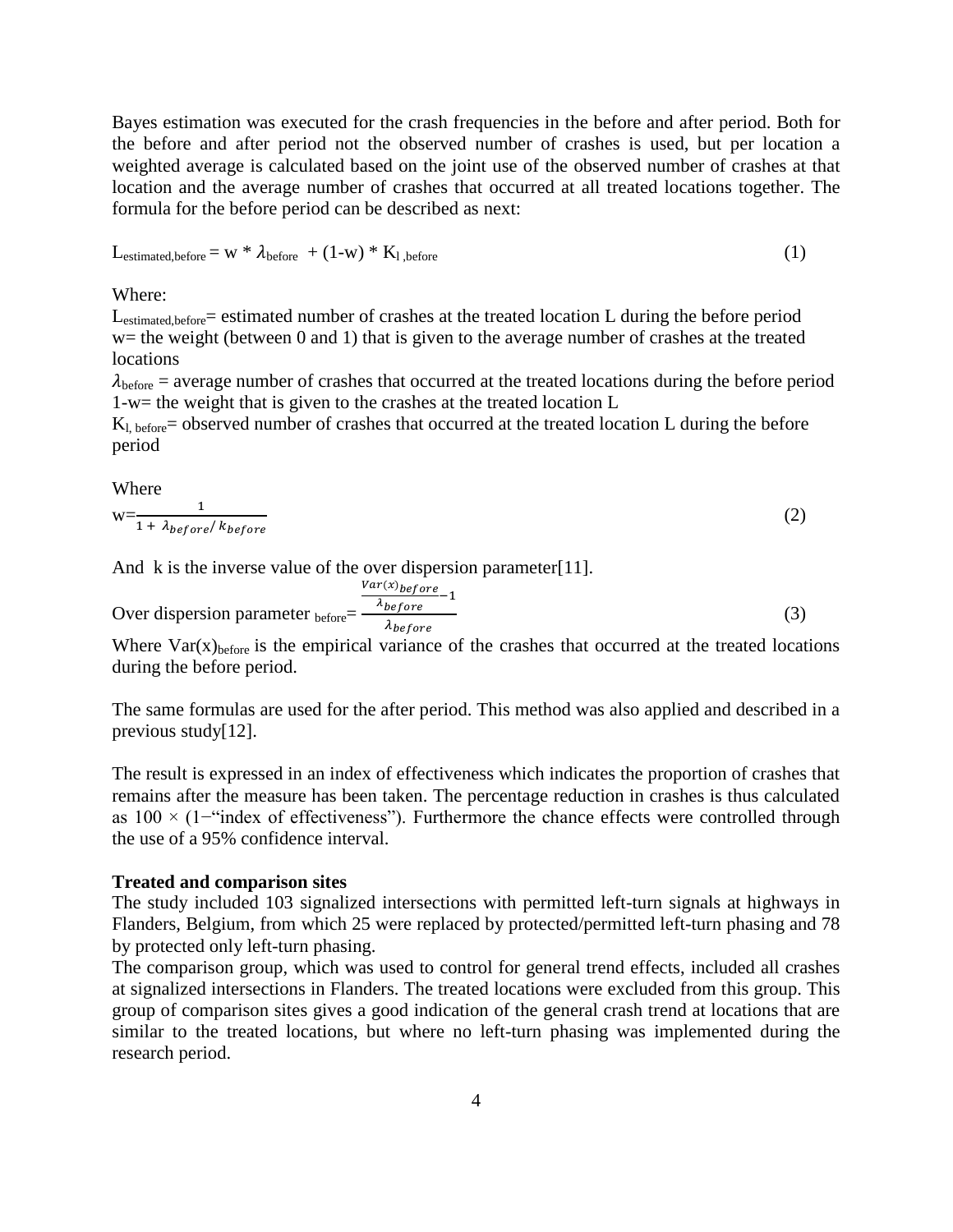### **Crash data**

At the moment of the study, Flemish geo-coded crash data was available up to 2010. In order to exclude the period during which the black spots were selected on the basis of crash counts (1997- 1999), and thus to control for RTM, only crashes from 2003 were selected. All crashes in a radius of 100 m around the intersection centre were selected. The before period amounted on average to 3.7 years; the after period to 3.30 years. Two groups of crash data were included: (1) all injury crashes; (2) severe injury crashes which included crashes with severely injured persons (every person that needed more than 24 hours of hospitalization as a result of a crash) and fatally injured persons (every person that died within 30 days after the crash as a consequence of the crash). Furthermore two types of crashes were distinguished: left-turn crashes and rear-end crashes. In addition to the analyses on the crash level, an analysis on the level of casualties was carried out, and the effect on each of the road user categories was examined.

# **RESULTS**

Table 1 shows the results of the effects on the crash numbers. In total, the number of injury crashes decreased with 37% after the implementation of a left-turn signal. The intersections at which a protected/permitted signal was implemented showed a decrease of 32%; at the intersections with a protected only signal a decrease of 38% was found. Furthermore a subdivision was made according to the crash type. The left-turn crashes decreased with 50% as a result of the implementation of left-turn signals. Similar results were found for protected/permitted left-turn signals (-46%) and protected only left-turn signals (-52%). The number of rear-end crashes showed no significant differences from before to after the measure, not for protected/permitted signals, nor for protected only signals.

Furthermore it was analyzed what effect the replacement of a permitted phase by a protected(/permitted) phase had on severe crashes. At all treated intersections the number of severe crashes decreased with 59%. A decrease of 65% was found at the intersections with protected/permitted signals, at the protected only signals this decrease was 57%.

|                   | Protected/permitted<br>$(25 \text{ sites})$ | <b>Protected only</b><br>$(78$ sites) | All<br>intersections<br>$(103 \text{ sites})$ |
|-------------------|---------------------------------------------|---------------------------------------|-----------------------------------------------|
| Injury crashes    | $0.68$ [0.56; 0.83]*                        | $0.62$ [0.54; 0.69]*                  | $0.63$ [0.57; 0.70]*                          |
| Left-turn crashes | $0.54$ [0.34; 0.85]*                        | $0.48$ [0.37; 0.63]*                  | $0.50$ [0.40; 0.63]*                          |
| Rear-end crashes  | $1.01$ [0.73; 1.39]                         | $0.94$ [0.77; 1.16]                   | $0.96$ [0.80; 1.14]                           |
| Severe crashes    | $0.35$ [0.19; 0.66]*                        | $0.43$ [0.30; 0.60]*                  | $0.41$ [0.30; 0.55]*                          |

Table 1. Effect on crashes (index of effectiveness [95% CI])

In addition to an analysis on crash level, an analysis on the level of casualties was executed. Through this method it was possible to determine whether this measure had a favourable effect on each of the road user categories. Table 2 shows the mean number of injured road users per year, both for the treated group and for the comparison group which included all injured road users at signalized intersections in Flanders, except for the treated sites. The rightmost column shows the relative change, which is the odds ratio of the change in the number of crashes from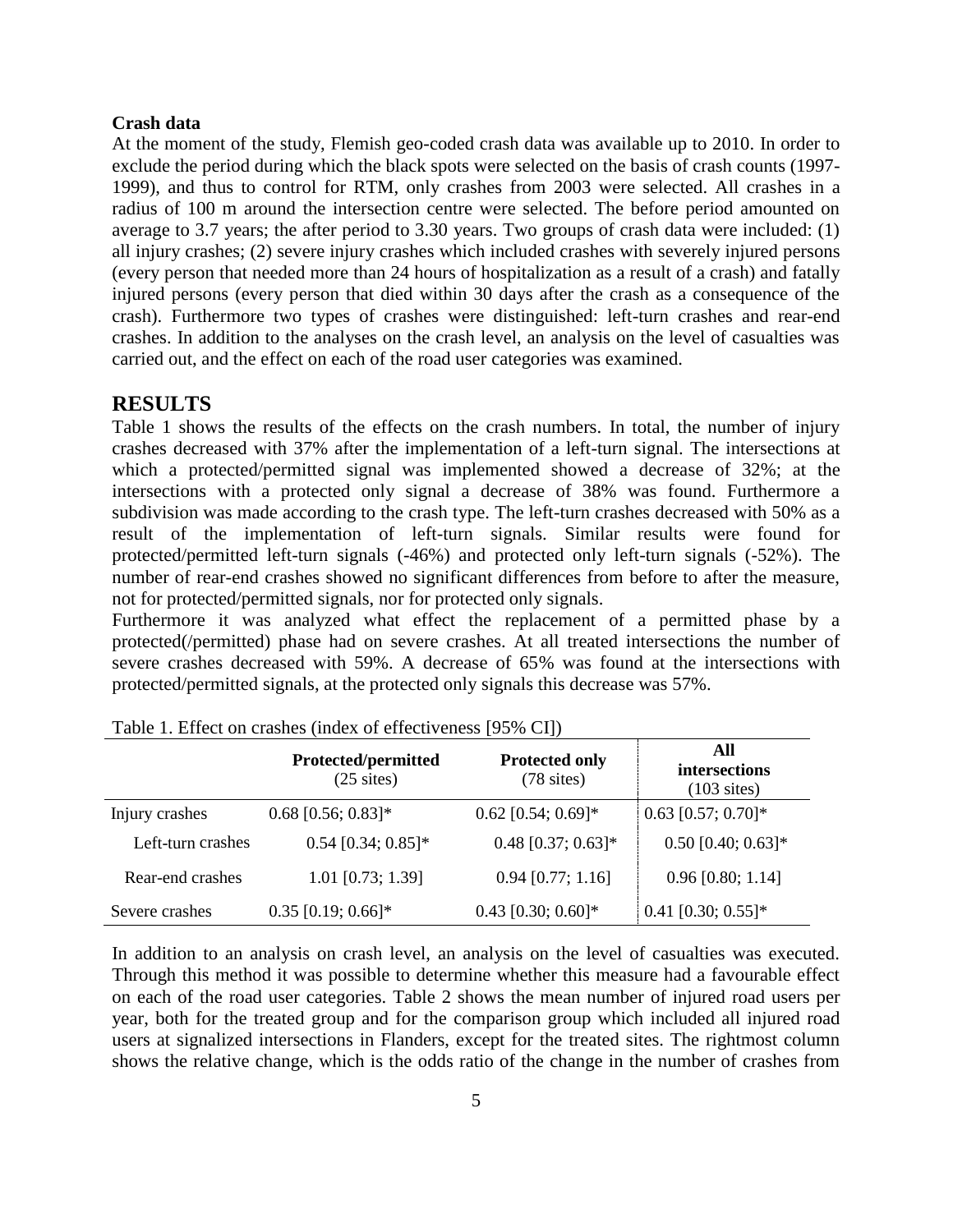the before to the after period in the treated group, with the change in the crash frequencies from the before to the after period in the comparison group. A favourable effect was found for all road user categories, for which the results were close to each other. The number of injured car occupants decreased with 47%, injured cyclists decreased with 43%, for moped riders and motorcyclists this was -39% and -37% respectively. The number of pedestrians and truck drivers was too low to make any analyzes (on average 5.75 injured pedestrians per year and 4.5 injured truck drivers).

| <b>Road user</b>  | Mean number of injured road users per intersection | <b>Odds</b> ratio    |                   |               |                         |                   |      |
|-------------------|----------------------------------------------------|----------------------|-------------------|---------------|-------------------------|-------------------|------|
| category          |                                                    | <b>Treated group</b> |                   |               | <b>Comparison group</b> |                   |      |
|                   | <b>Before</b>                                      | After                | Difference<br>(%) | <b>Before</b> | After                   | Difference<br>(%) |      |
| Car<br>occupants  | 2.35                                               | 1.32                 | $-43.80$          | 1130          | 1193                    | $+5.59$           | 0.53 |
| Moped<br>riders   | 0.27                                               | 0.15                 | $-44.09$          | 210           | 193                     | $-8.05$           | 0.61 |
| Cyclists          | 0.44                                               | 0.28                 | $-36.64$          | 313           | 350                     | $+11.58$          | 0.57 |
| Motorcycli<br>sts | 0.16                                               | 0.12                 | $-25.18$          | 95            | 113                     | $+18.40$          | 0.63 |

### Table 2. Effect on casualties

#### **DISCUSSION**

The present study analyzed the traffic safety effect of the implementation of a protected/permitted and a protected only left-turn signal at signalized intersections in Flanders. The study found highly favourable results, with a strong decrease in the total number of injury crashes (-37%). A separate analysis of the left-turn injury crashes indicated that this effect was mainly attributable to a decrease in these left-turn crashes (-50%). Although the impact strongly differs between the different studies, previous research also found favourable effects on the number of left-turn crashes[4-7]. Previous research furthermore concluded that next to the favourable effect on left-turn crashes, also adverse effects were present and that this should be examined in a more in-depth manner[7]. The present study therefore also analyzed the effect on rear-end crashes, but did not find adverse effects as the best estimate was a slight, though far from significant decrease of 4% with a 95% CI [-20%; +14%]. This is slightly different from Sinivasan et al.[4], who studied the effect of the replacement of a permitted left-turn signal with a protected/permitted left-turn signal and found a non-significant increase in the number of rearend crashes of 7.5%, but a significant increase of 9% at intersections with only one treated approach. Furthermore the effect on fatal and serious injury crashes was analyzed, which showed greater decreases (-59%) compared to the injury crashes. Because of the low number of severe crashes, it was impossible to separately analyze the effect of left-turn and rear-end crashes. However, it can be expected that this decrease was mainly attributable to a decrease in left-turn crashes. An analysis on casualty-level also showed favourable effects, not only for motorized vehicles, but also for the number of injured cyclists.

No strong differences were found according to the type of left-turn signal control. Intersections with protected/permitted left-turn phasing showed similar effects than intersections with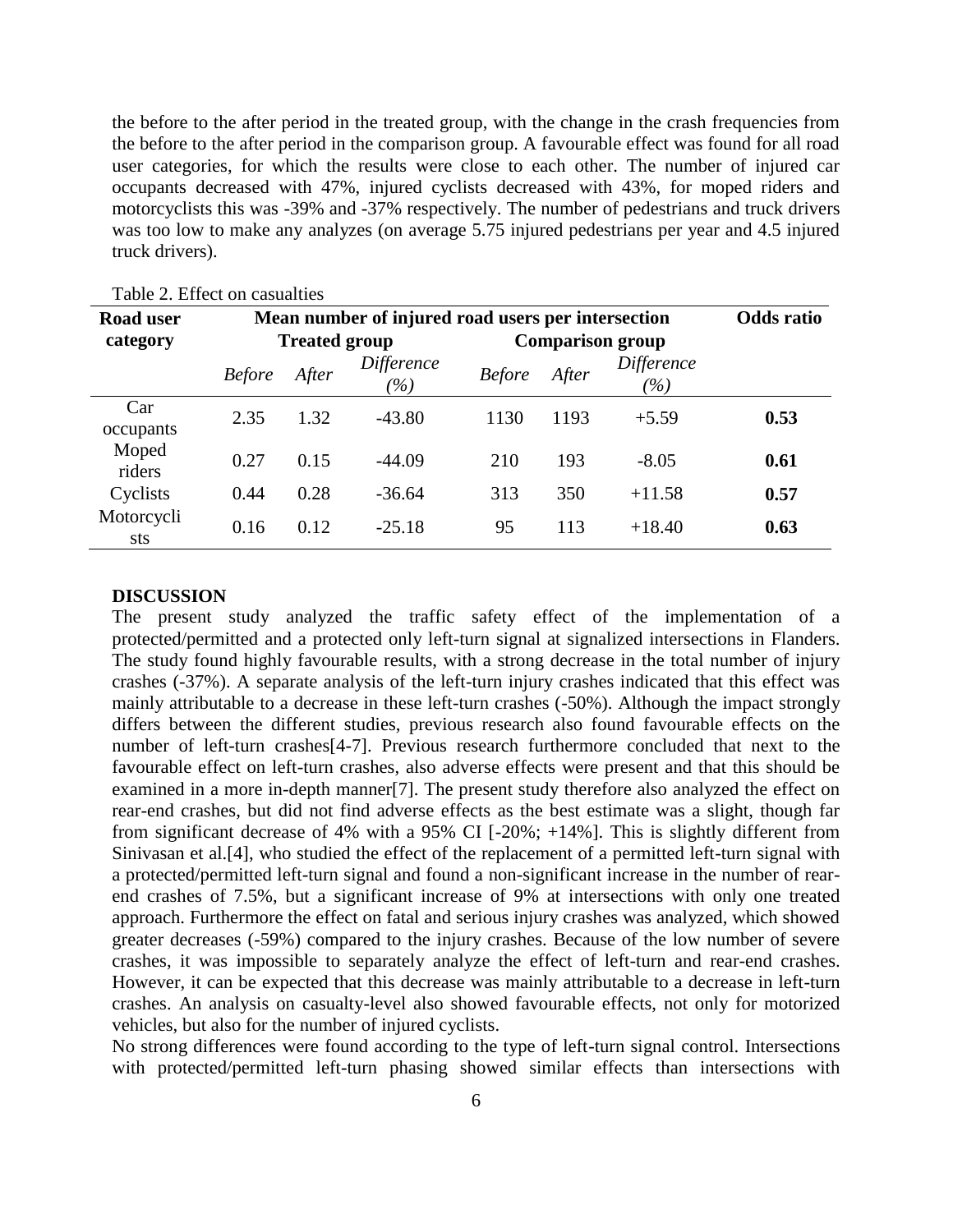protected only left-turn phasing. This is different compared to previous research, which found more favourable effects for protected only signals compared to protected/permitted signals [4, 5, 7]. This could be explained by the type of traffic control of the protected/permitted left-turn signals at the Flemish highways. Next to the green light which is displayed during both the permitted and the protected phase, also a green arrow is displayed during the protected phase. This means that drivers clearly know when they can turn left protected, and thus it can be expected that they wait until the green arrow illuminates, especially at busy moments.

It should be noted that at some intersections additional measures were implemented next to the left-turn signals. Examples are: resurface of the road, changes in cycle facilities and construction of traffic islands. However, the main measure at each intersection was the implementation of left-turn signals and related measures, such as lengthening of left-turn lanes. It can thus be stated that the effects from the present study were mainly attributable to the implementation of left-turn signal control.

A limitation of the present study is that no distinction was made according to the number of treated legs. Srinivasan et al.[4] for example found higher decreases in the left-turn crashes at intersections where a protected/permitted left-turn signal was implemented at more than one leg (-21%) compared to intersections with only one treated approach (-7.5%). Additionally, more limited increases in rear-end crashes were found at intersections with more than one treated approach (+5%) compared to intersections with one treated approach (+9%). Such comparison was not possible in the present study. However, at the majority of the treated intersections a leftturn signal was installed at the two legs of the main road, i.e. the road with the highest traffic intensity.

Another limitation is that all crashes in a radius of 100 m around the intersection centre were selected. Subsequently also crashes were selected that were not related to the crashes that are targeted through the installation of left-turn signals. However, since these crashes were selected both in the before and the after period and no specific efforts were made in order to tackle other types of crashes, we can expect that the effects were mainly attributable to crashes related to left turning.

# **CONCLUSIONS**

- $\triangleright$  Left-turn protection had a significant and substantial effect on crashes
	- $\geq$  decrease of 37% [0.57; 0.70] in the number of injury crashes
	- $\geq$  decrease of 59% [0.30; 0.55] in the number of severe crashes
- $\triangleright$  Favourable effect on left-turn crashes, no effect on rear-end crashes
- $\triangleright$  Similar results for protected/permitted signals and protected only signals
- Favourable effect for every road user category (car occupants, cyclists, moped riders and motorcyclists)

# **KEY MESSAGES**

# **What is already known on the subject**

- Left-turn crashes occur frequently and often lead to severe injuries
- The implementation of a protected left-turn signal results in strong decreases in the number of left-turn crashes

# **What this study adds**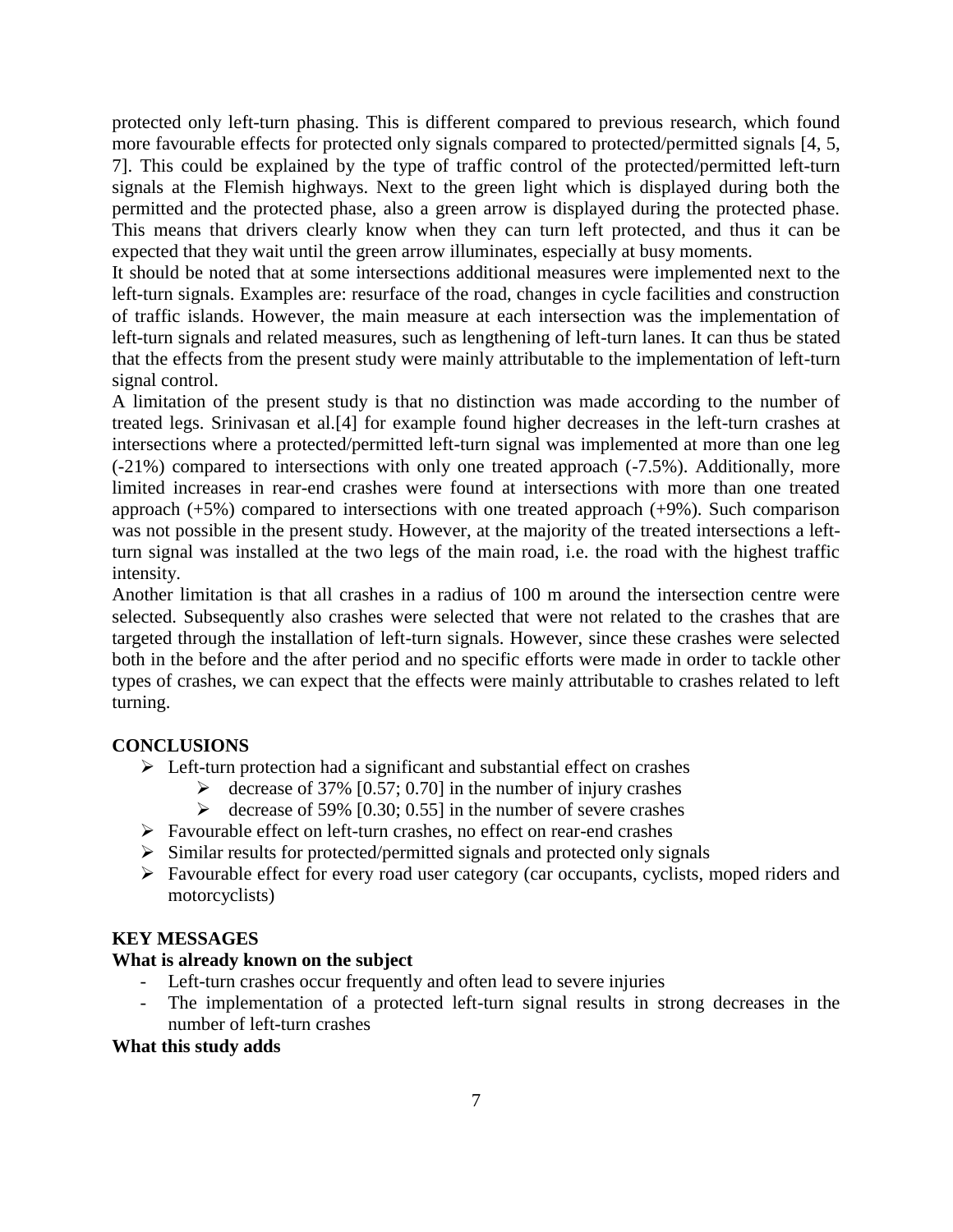- The present study found highly favourable results both for all injury crashes and for the subgroup of the more severe fatal and serious injury crashes
- Favourable effects were mainly attributable to the decrease in left-turn crashes, no adverse effects on rear-end crashes were found
- Similar results were found at intersections with protected/permitted left-turn phasing and with protected only left-turn phasing.
- An analysis on casualty level showed favourable effects for car occupants, cyclists, moped riders and motorcyclists.

# **Acknowledgements**

We would like to thank the Ministry of Mobility and Public Works, Roads and Traffic Agency for their support on the data gathering. This research was partly funded by a grant from the Research Foundation Flanders (FWO). The content of this paper is the sole responsibility of the authors.

### **Contributors**

EDP and SD conceived and designed the study, and gathered the data. EDP and SVH carried out the statistical analyses and its interpretation under the supervision of SD and GW. EDP and SD constructed, and edited the manuscript. All authors approved the final version.

### **Competing interests** None